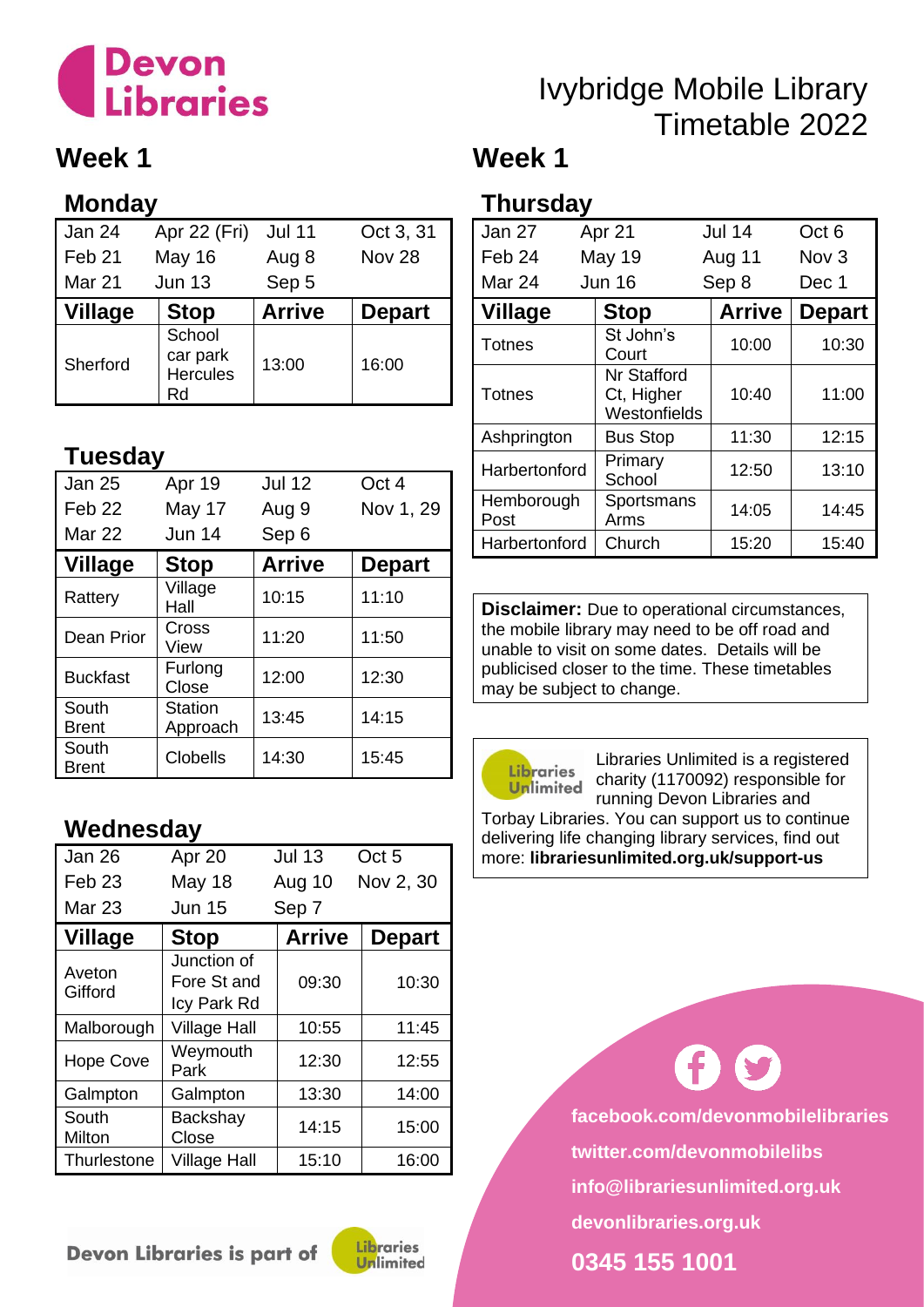# **Devon<br>Libraries**

### **Week 2**

### **Tuesday**

| Jan 4           | Apr 26                                    | <b>Jul 19</b> | Oct 11        |
|-----------------|-------------------------------------------|---------------|---------------|
| Feb 1           | May 24                                    | Aug 16        | Nov 8         |
| Mar 1, 29       | <b>Jun 21</b>                             | Sep 13        | Dec 6         |
| <b>Village</b>  | <b>Stop</b>                               | <b>Arrive</b> | <b>Depart</b> |
| Ugborough       | Square                                    | 09:30         | 10:00         |
| Diptford        | Square                                    | 10:15         | 10:45         |
| Moreleigh       | Village edge<br>(along Gara<br>Bridge Rd) | 11:00         | 11:20         |
| Blackawton      | Normandy<br>Arms<br><b>Chapel St</b>      | 11:55         | 12:25         |
| Slapton         | <b>Village Hall</b>                       | 13:30         | 14:00         |
| <b>Torcross</b> | <b>Bus Stop</b>                           | 14:10         | 14:30         |
| Stokenham       | Village Hall                              | 14:40         | 15:15         |
| Beesands        | The Chapel                                | 15:25         | 15:45         |

### **Wednesday**

| Jan 5                      | Apr 27           | <b>Jul 20</b> | <b>Oct 12</b>    |
|----------------------------|------------------|---------------|------------------|
| Feb <sub>2</sub>           | <b>May 25</b>    | Aug 17        | Nov <sub>9</sub> |
| Mar 2, 30                  | <b>Jun 22</b>    | Sep 14        | Dec 7            |
| <b>Village</b>             | <b>Stop</b>      | <b>Arrive</b> | <b>Depart</b>    |
| Lifton                     | Arundell<br>Arms | 10:30         | 11:15            |
| Lewdown                    | War<br>Memorial  | 11:30         | 12:00            |
| <b>Bratton</b><br>Clovelly | Village          | 13:00         | 14:00            |

### **Thursday**

| Jan 6                         | Apr 28                   | <b>Jul 21</b> | <b>Oct 13</b> |
|-------------------------------|--------------------------|---------------|---------------|
| Feb <sub>3</sub>              | <b>May 26</b>            | Aug 18        | Nov 10        |
| Mar 3, 31                     | <b>Jun 23</b>            | Sep 15        | Dec 8         |
| <b>Village</b>                | <b>Stop</b>              | <b>Arrive</b> | <b>Depart</b> |
| Crapstone                     | <b>Pilchers</b><br>Field | 10:10         | 10:30         |
| Horrabridge                   | Pencreber<br>Rd          | 10:45         | 11:30         |
| Dousland                      | <b>Iron Mine</b><br>Lane | 11:45         | 12:15         |
| Yelverton                     | <b>Briar Tor</b>         | 13:15         | 14:00         |
| <b>Buckland</b><br>Monachorum | School                   | 14:15         | 14:45         |

Devon Libraries is part of



**Unlimited** 

### **Friday**

| Jan 7              | Apr 1, 29                          | <b>Jul 22</b> | Oct 14        |
|--------------------|------------------------------------|---------------|---------------|
| Feb 4              | <b>May 27</b>                      | Aug 19        | <b>Nov 11</b> |
| Mar 4              | <b>Jun 24</b>                      | Sep 16        | Dec 9         |
| <b>Village</b>     | <b>Stop</b>                        | <b>Arrive</b> | <b>Depart</b> |
| Woolwell           | Community<br>centre                | 09:45         | 11:00         |
| Whitchurch         | <b>Friars Walk</b>                 | 12:15         | 12:45         |
| Sampford<br>Spiney | <b>Brook</b><br>Cottage            | 13:05         | 13:35         |
| Higher<br>Longford | Silent<br>Woman<br>Caravan<br>Park | 14:20         | 14:50         |

Ivybridge Mobile Library

Timetable 2022

### **Saturday**

| Apr 2, 30           | <b>Jul 23</b> | Oct 15        |
|---------------------|---------------|---------------|
| <b>May 28</b>       | Aug 20        | Nov 12        |
| <b>Jun 25</b>       | Sep 17        | Dec 10        |
| <b>Stop</b>         | <b>Arrive</b> | <b>Depart</b> |
| Poundwell<br>Square | 9:45          | 12:15         |
|                     |               |               |

**Disclaimer:** Due to operational circumstances, the mobile library may need to be off road and unable to visit on some dates. Details will be publicised closer to the time. These timetables may be subject to change.



Libraries Unlimited is a registered charity (1170092) responsible for running Devon Libraries and

Torbay Libraries. You can support us to continue delivering life changing library services, find out more: **librariesunlimited.org.uk/support-us**

**facebook.com/devonmobilelibraries**

**twitter.com/devonmobilelibs**

**info@librariesunlimited.org.uk**

**devonlibraries.org.uk**

**0345 155 1001**

### **Week 2**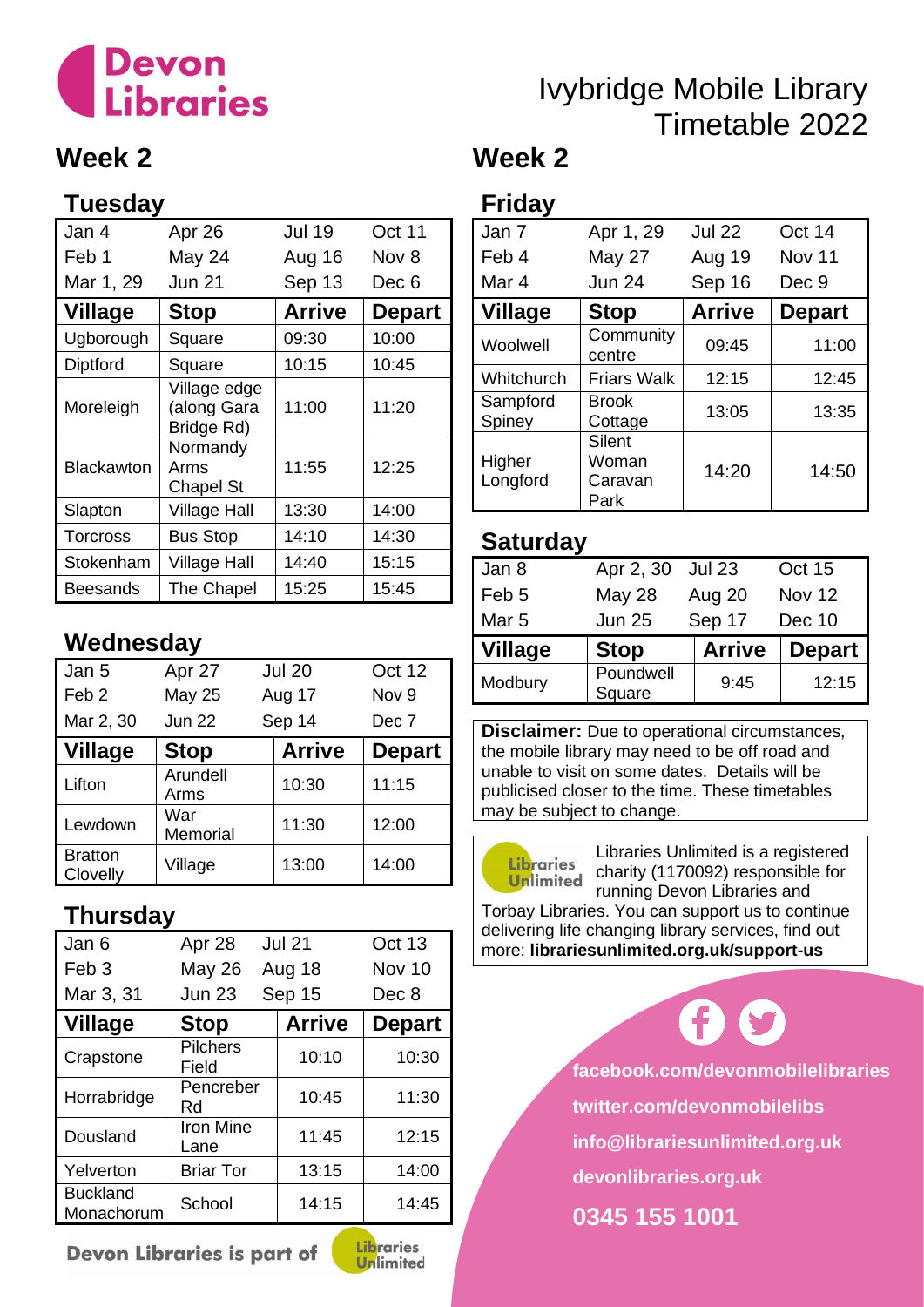# **Devon<br>Libraries**

### Ivybridge Mobile Library Timetable 2022 **Week 3**

### **Week 3**

### **Monday**

| <b>Jan 10</b>          | Apr 4         |                           | <b>Jul 25</b> | Oct 17        |
|------------------------|---------------|---------------------------|---------------|---------------|
| Feb <sub>7</sub>       |               | May 6 (Fri), 30           | Aug 22        | Nov 14        |
| Mar 7                  | <b>Jun 27</b> |                           | Sep 19        | Dec 12        |
| <b>Village</b>         |               | <b>Stop</b>               | <b>Arrive</b> | <b>Depart</b> |
| Newton<br>Ferrers      |               | Yealm<br>Road             | 10:30         | 12:30         |
| Noss Mayo              |               | <b>Tennis</b><br>Courts   | 13:30         | 14:30         |
| Battisborough<br>Cross |               | <b>Old Post</b><br>Office | 14:45         | 15:30         |
| Holbeton               |               | Garden<br>Close           | 15:50         | 16:35         |

### **Thursday**

| I HUI SUAY     |                                         |               |               |
|----------------|-----------------------------------------|---------------|---------------|
| Jan 13         | Apr <sub>7</sub>                        | <b>Jul 28</b> | Oct 20        |
| Feb 10         | May 5                                   | Aug 25        | Nov 17        |
| <b>Mar 10</b>  | <b>Jun 30</b>                           | Sep 22        | Dec 15        |
| <b>Village</b> | <b>Stop</b>                             | <b>Arrive</b> | <b>Depart</b> |
| Yealmpton      | Rose &<br>Crown                         | 9:30          | 11:30         |
| Wembury        | Recreation<br>Ground<br><b>Car Park</b> | 12:00         | 13:00         |
| Wembury        | Hawthorne<br>Drive                      | 13:40         | 14:40         |
| <b>Brixton</b> | <b>Venn Court</b>                       | 15:00         | 16:00         |

### **Tuesday**

| Jan 11                | Apr <sub>5</sub>          | <b>Jul 26</b> | Oct 18        |
|-----------------------|---------------------------|---------------|---------------|
| Feb 8                 | May 3, 31                 | Aug 23        | <b>Nov 15</b> |
| Mar 8                 | <b>Jun 28</b>             | Sep 20        | Dec 13        |
| <b>Village</b>        | <b>Stop</b>               | <b>Arrive</b> | <b>Depart</b> |
| <b>Bere</b><br>Alston | Alexandra<br><b>Drive</b> | 10:00         | 10:30         |
| Bere<br>Alston        | The Village<br>Hall       | 10:35         | 11:55         |
| Weir Quay             | Weir Quay                 | 12:10         | 12:45         |
| Bere<br>Ferrers       | War<br>Memorial           | 14:00         | 14:30         |
| Bere<br>Ferrers       | <b>Social Club</b>        | 14:35         | 15:05         |

### **Wednesday**

| Jan 12            | Apr <sub>6</sub>           | <b>Jul 27</b> | Oct 19        |
|-------------------|----------------------------|---------------|---------------|
| Feb 9             | May 4                      | Aug 24        | <b>Nov 16</b> |
| Mar 9             | Jun 1, 29                  | Sep 21        | Dec 14        |
| <b>Village</b>    | <b>Stop</b>                | <b>Arrive</b> | <b>Depart</b> |
| Peter Tavy        | Church<br>Lane<br>entrance | 10:00         | 10:30         |
| Mary Tavy         | Bus stop                   | 10:45         | 11:15         |
| Lydford           | War<br>Memorial            | 11:40         | 12:20         |
| <b>Bridestowe</b> | <b>Station</b><br>Cottages | 13:40         | 14:20         |
| <b>Bridestowe</b> | <b>White Hart</b>          | 14:30         | 15:15         |

Devon Libraries is part of



**Disclaimer:** Due to operational circumstances, the mobile library may need to be off road and unable to visit on some dates. Details will be publicised closer to the time. These timetables may be subject to change.



Libraries Unlimited is a registered charity (1170092) responsible for running Devon Libraries and

Torbay Libraries. You can support us to continue delivering life changing library services, find out more: **librariesunlimited.org.uk/support-us**